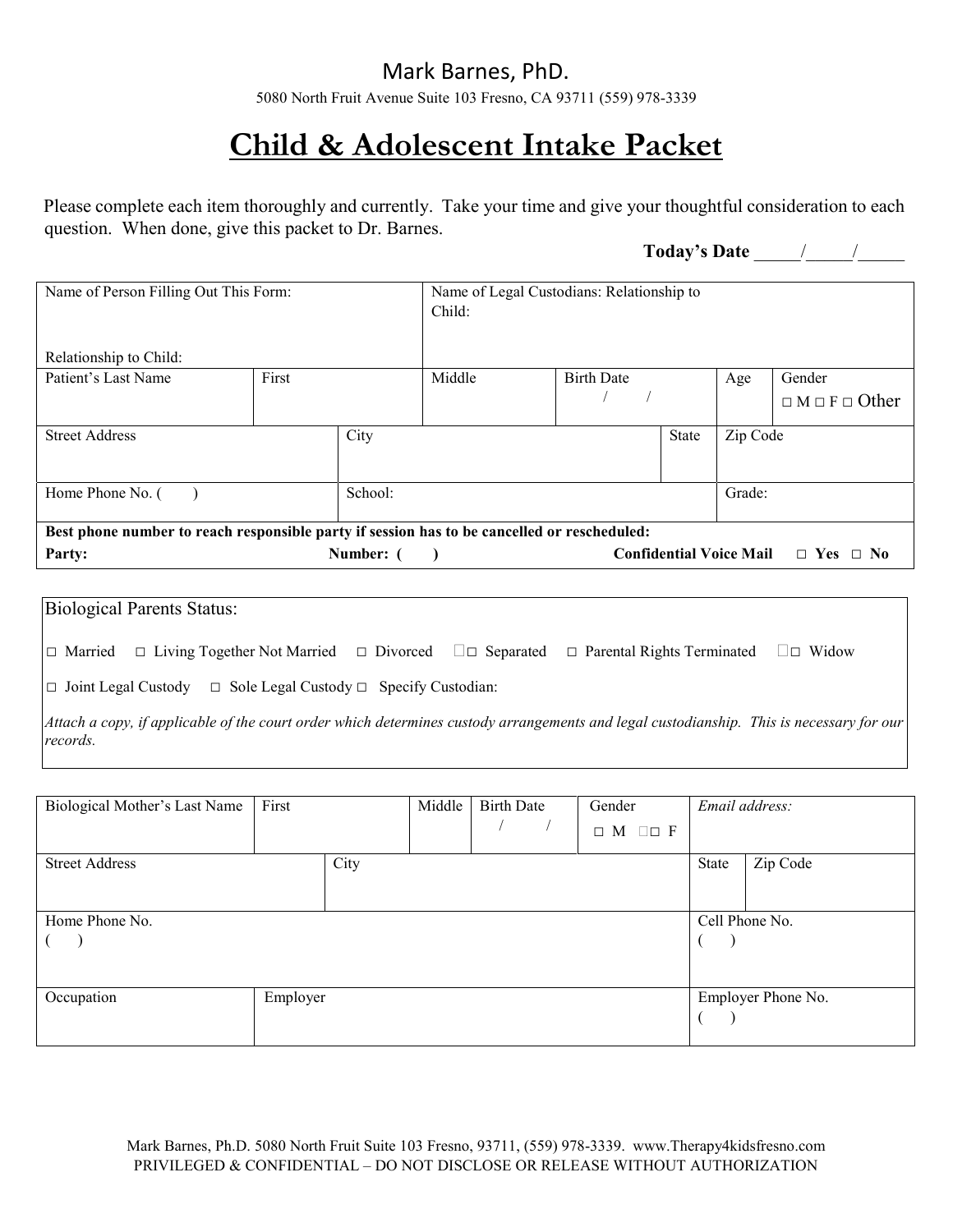5080 North Fruit Avenue Suite 103 Fresno, CA 93711 (559) 978-3339

| Biological Father's Last Name | First    |      | Middle | Birth Date | Gender<br>$\Box$ M $\Box$ F |       | Email address:     |
|-------------------------------|----------|------|--------|------------|-----------------------------|-------|--------------------|
| <b>Street Address</b>         |          | City |        |            |                             | State | Zip Code           |
| Home Phone No.                |          |      |        |            |                             |       | Cell Phone No.     |
| Occupation                    | Employer |      |        |            |                             |       | Employer Phone No. |

| Nearest Relative Not Living with You |       | Address |
|--------------------------------------|-------|---------|
| Phone#:                              | Cell# |         |
| Emergency Contact                    |       | Address |
| Phone#                               | Cell# |         |

# Other Family Relations

|                       |                                |              | Check Relationship:    |                        |                   |                        |
|-----------------------|--------------------------------|--------------|------------------------|------------------------|-------------------|------------------------|
| Stepfather            | $\Box$ Foster Father           |              | <b>Adoptive Father</b> |                        |                   | $\Box$ Legal Custodian |
| Stepmother            | <b>Foster Mother</b><br>$\Box$ |              |                        | Adoptive Mother        | Other<br>$\Box$   |                        |
|                       |                                |              |                        |                        |                   |                        |
| Last Name             | First                          |              | Middle                 | <b>Birth Date</b>      | <b>Sex</b>        | E-mail Address         |
|                       |                                |              |                        |                        | $\Box$ M $\Box$ F |                        |
| <b>Street Address</b> | City                           | <b>State</b> | Zip Code               | Cell Phone No.         |                   | Home Phone No.         |
|                       |                                |              |                        |                        |                   |                        |
| Occupation            |                                | Employer     |                        |                        |                   | Employer Phone No.     |
|                       |                                |              |                        |                        |                   |                        |
|                       |                                |              |                        |                        |                   |                        |
|                       |                                |              | Check Relationship:    |                        |                   |                        |
| Stepfather<br>$\Box$  | Foster Father<br>□             |              | $\Box$ Adoptive Father |                        |                   | Legal Custodian<br>□   |
| Stepmother<br>□       | <b>Foster Mother</b><br>$\Box$ |              |                        | $\Box$ Adoptive Mother |                   | $\Box$ Other           |
|                       |                                |              |                        |                        |                   |                        |
| Last Name             | First                          |              | Middle                 | <b>Birth Date</b>      | <b>Sex</b>        | E-mail Address         |
|                       |                                |              |                        |                        | M<br>П            |                        |

Mark Barnes, Ph.D. 5080 North Fruit Suite 103 Fresno, 93711, (559) 978-3339. www.Therapy4kidsfresno.com PRIVILEGED & CONFIDENTIAL – DO NOT DISCLOSE OR RELEASE WITHOUT AUTHORIZATION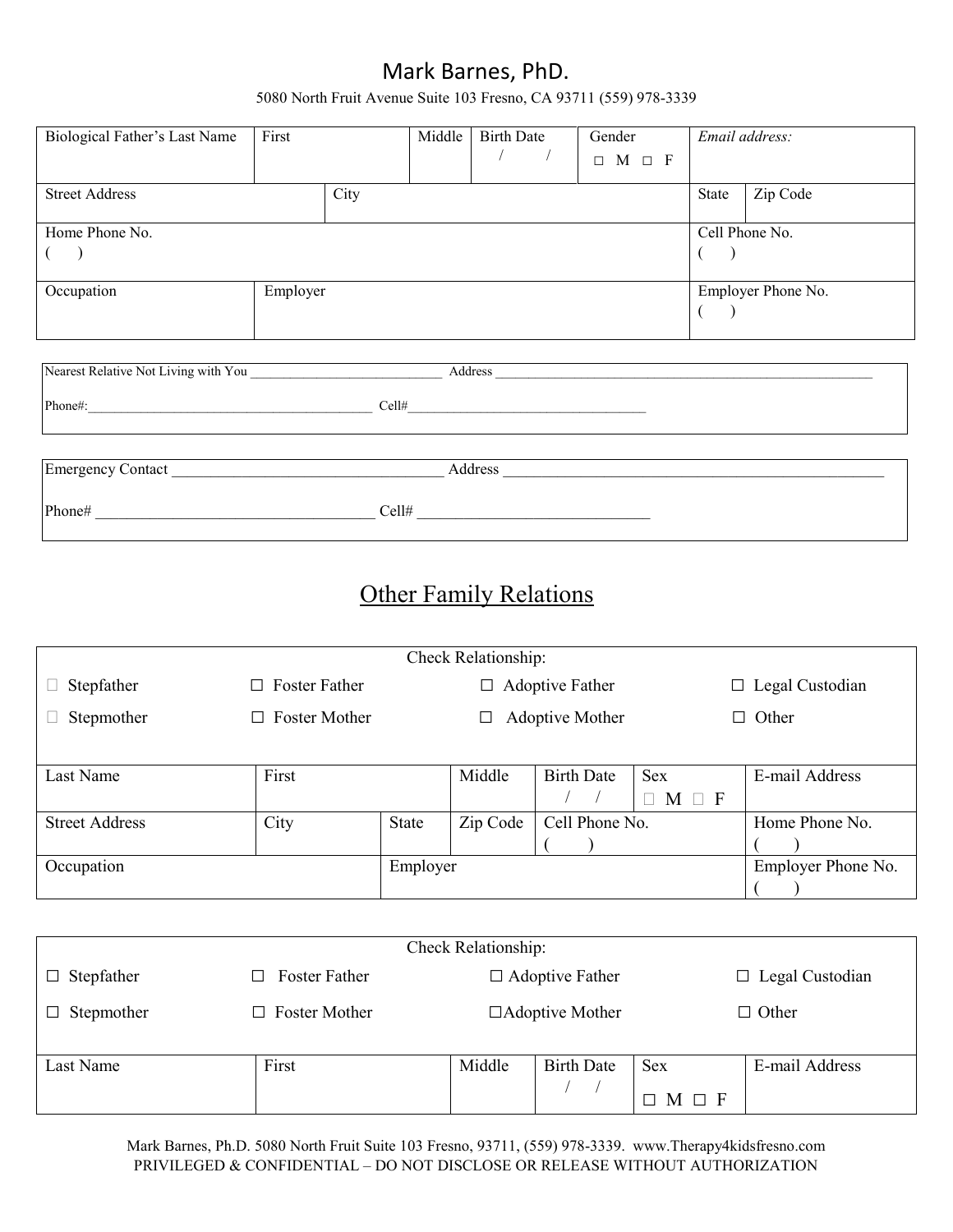#### 5080 North Fruit Avenue Suite 103 Fresno, CA 93711 (559) 978-3339

| <b>Street Address</b> | City | State    | Zip Code | Cell Phone No. | Home Phone No.     |
|-----------------------|------|----------|----------|----------------|--------------------|
| Occupation            |      | Employer |          |                | Employer Phone No. |

| Siblings | Age | $\Box$ full $\Box$ half sib paternal $\Box$ step sib paternal         |
|----------|-----|-----------------------------------------------------------------------|
|          |     | $\Box$ step sib maternal $\Box$ half sib maternal $\Box$ adoptive sib |
|          |     | $\Box$ full $\Box$ half sib paternal $\Box$ step sib paternal         |
|          |     | $\Box$ step sib maternal $\Box$ half sib maternal $\Box$ adoptive sib |
|          |     | $\Box$ full $\Box$ half sib paternal $\Box$ step sib paternal         |
|          |     | $\Box$ step sib maternal $\Box$ half sib maternal $\Box$ adoptive sib |
|          |     | $\Box$ full $\Box$ half sib paternal $\Box$ step sib paternal         |
|          |     | $\Box$ step sib maternal $\Box$ half sib maternal $\Box$ adoptive sib |

### **Consent for Treatment and Financial Agreement**

As this child's legal custodian, I authorize Mark Barnes, Ph.D. to provide these services: Psychological Services  $\Box$  Yes  $\Box$  No

| <b>Signature of Patient or Financial Guarantor</b> | <b>SS Number</b> | Date |  |
|----------------------------------------------------|------------------|------|--|
| <b>Parent/Intact Marriage</b>                      |                  |      |  |

#### **Divorced/Legally Separated/Estranged, Never-Married Parents: \_\_\_\_ Joint Legal Custody \_\_\_\_Sole Legal Custody (Please provide legal documentation regarding custodial status)**

#### Other Legal Relationships – please be specific: \_\_\_\_\_\_\_\_\_\_\_\_\_\_\_\_\_\_\_\_\_\_\_\_\_\_\_\_\_\_\_\_\_

I realize that it is **solely** my responsibility to pay for services at the time of service. By signing this Financial Agreement I agree to accept an invoice or superbill should I wish to present it to my insurance company for reimbursement to me directly. I agree to accept whatever my insurance will pay to me regardless of the amount charged. The relationship between my insurance company and I is solely my responsibility and does not reflect on my payment to Dr. Barnes. Furthermore I agree to make payment at the time of service and will not request Dr. Barnes to bill my insurance. I understand that this account may be subject to finance charges of 1.5% per month (18% per annum) of the unpaid balance after 90 days. Furthermore, I agree to speak with Dr. Barnes if my ability to pay is compromised such that a payment arrangement needs to be made. If the account becomes delinquent and referred to an attorney or collection agency, I will be held responsible for actual attorney fees and collection expenses.

**Signature of Patient or Financial Guarantor Date**

Mark Barnes, Ph.D. 5080 North Fruit Suite 103 Fresno, 93711, (559) 978-3339. www.Therapy4kidsfresno.com PRIVILEGED & CONFIDENTIAL – DO NOT DISCLOSE OR RELEASE WITHOUT AUTHORIZATION

 $\_$  , and the contribution of the contribution of  $\mathcal{L}_\mathcal{A}$  , and the contribution of  $\mathcal{L}_\mathcal{A}$  , and the contribution of  $\mathcal{L}_\mathcal{A}$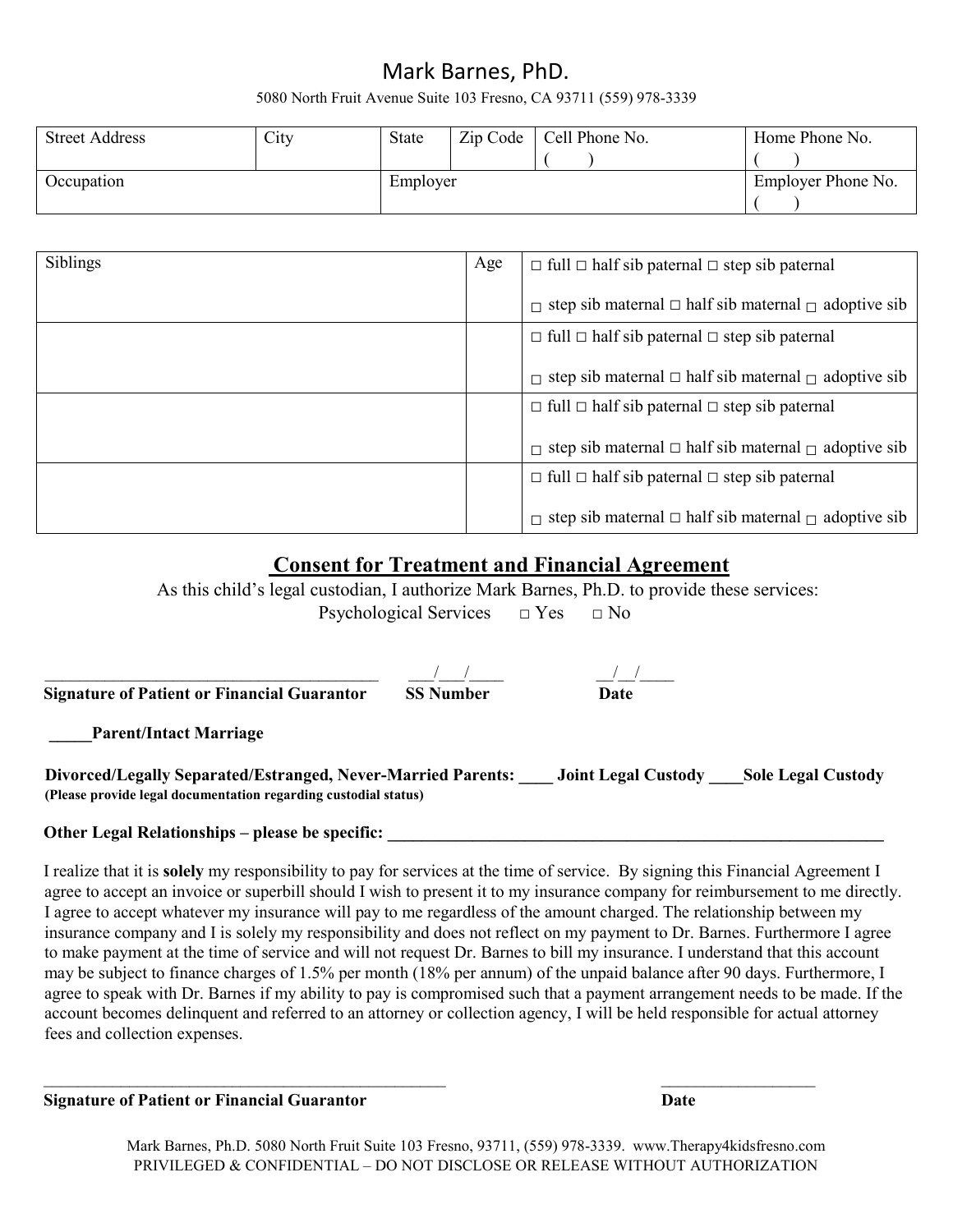#### Mark Barnes, PhD. 5080 North Fruit Avenue Suite 103 Fresno, CA 93711 (559) 978-3339

# **Office Policies**

**MEDICAL/MENTAL HEALTH RECORD KEEPING:** The privacy of your medical and mental health information is extremely important to us and we are committed to protecting your privacy. We create a record of care which includes dates of service and type of treatment provided. Dr. Barnes maintains paper records and also makes use of electronic record keeping and electronic billing. All records, whether paper or digital, are maintained by Dr. Barnes in full compliance with state, federal, and professional regulations.

**LEGAL CONSENT TO TREATMENT**: Any individual over the age of eighteen, who is not legally prohibited from doing so, consents to their own treatment. For minors under the age of eighteen, it is Dr. Barnes policy that legal guardians provide written consent. In situations of joint legal custody, it is Dr. Barnes policy that both legal guardians must consent to treatment. A parent having sole legal custody may consent to treatment. It is my policy to request proof of legal custody or guardianship. There are no exceptions to the above policy.

**CONFIDENTIALITY:** To maximize the benefit of evaluation and treatment trust must be developed between patient and therapist; you must be open and honest. Information disclosed within therapy is confidential and may not be revealed to anyone without your written consent except where disclosure is required by law. Dr. Barnes will discuss issues of confidentiality and will ask for your consent to communicate with anyone considered essential for appropriate evaluation and treatment. Children and adolescents also have the right to confidentiality with their therapist. Sharing helpful information between parents and children is necessary in the treatment of adolescents and children. Your therapist will discuss what is needed and appropriate with you and your child and request your consent.

**LIMITS OF CONFIDENTIALITY:** Dr. Barnes is a mandated reporter in accordance with California State Law. Disclosure may be made or is mandated in the following circumstances: 1) Where there is a reasonable suspicion of a child neglect/abuse, abuse of disabled persons, or elder adult physical abuse/severe neglect. 2) Where the patient is likely to inflict serious self- harm. 3) Where there is a reasonable suspicion that the patient presents a danger of violence to others. Dr. Barnes has a duty to warn persons in a lifethreatening situations and must make a report to authorities and the intended victim(s) to prevent serious imminent harm to another or the public. 4) Dr. Barnes is a mandated reporter to the Food and Drug Administration regarding the adverse effects of prescribed medications. 5) Disclosure may also be required pursuant to some legal proceedings, such as custody disputes. The Dr. Barnes will release confidential information in the course of judicial/administrative proceedings as required by law, law enforcement purposes as required by law, a valid court order, or as provided by your specific written consent. 6) In the event of an

emergency, confidential information may be disclosed to notify a person responsible for the care of a minor regarding your location, general condition, or medical information. 7) If you are seeking Worker's Compensation, or you are receiving services through Victims of Crime, or any other third-party which is covering payment, it is necessary for Dr. Barnes to disclose confidential information to those agencies either as required by law or contract.

Since agencies vary, if your services are financially supported by a third-party agency, or mandated by court order, you and your clinician will discuss specific limits of confidentiality.

#### **I understand and agree. Please Initial Here** \_\_\_\_\_

#### **USE CONFIDENTIAL INFORMATION:** Dr. Barnes

will use your mental health records for these purposes. 1.) Treatment: Dr. Barnes will maintain treatment information and records. This information is used to document progress, and record other information relevant to services rendered. 2.) Financial Arrangements/Payment: You must be aware that in the event that your account is in default, limited and specific information may be released to a Credit Collection Agency in order to settle your account. 3.) Dr. Barnes may also obtain services from our business associates such as accounting/legal service providers or our insurers as necessary. Quality assurance consultants, transcriptionists, billing services, practice reviewers, auditors, certification/accreditation agencies, and other professionals may use confidential information. These business associates are required to

appropriately safeguard your information and any statistical analyses or data exchanges made are conducted without inclusion of identifying information wherever possible. 4.) As a training institution, clinical records are reviewed by supervisors and their trainees.

#### **I understand and agree. Please Initial Here \_\_\_\_\_**

#### **TRAINING AND RESEARCH:** Dr. Barnes for

Reserves the right to offer training and research opportunities to others in the field of clinical psychology. He is committed to ongoing training and research in the areas of childhood, adolescent, and family psychopathology, psychological assessment, psychological and psychiatric treatment, treatment outcomes, and mental health service delivery. Dr. Barnes may use case material and mental health records of patients for such purposes. In addition patients may be asked directly to participate in a research study or provide information for research purposes. All personal data is thoroughly disguised for such purposes to assure maintenance of patient confidentiality. Dr. Barnes adheres to all ethical and legal standards for research and research participants outlined by the American Psychological Association and the California Board of Psychology.

**I understand and agree. Please Initial Here \_\_\_\_\_**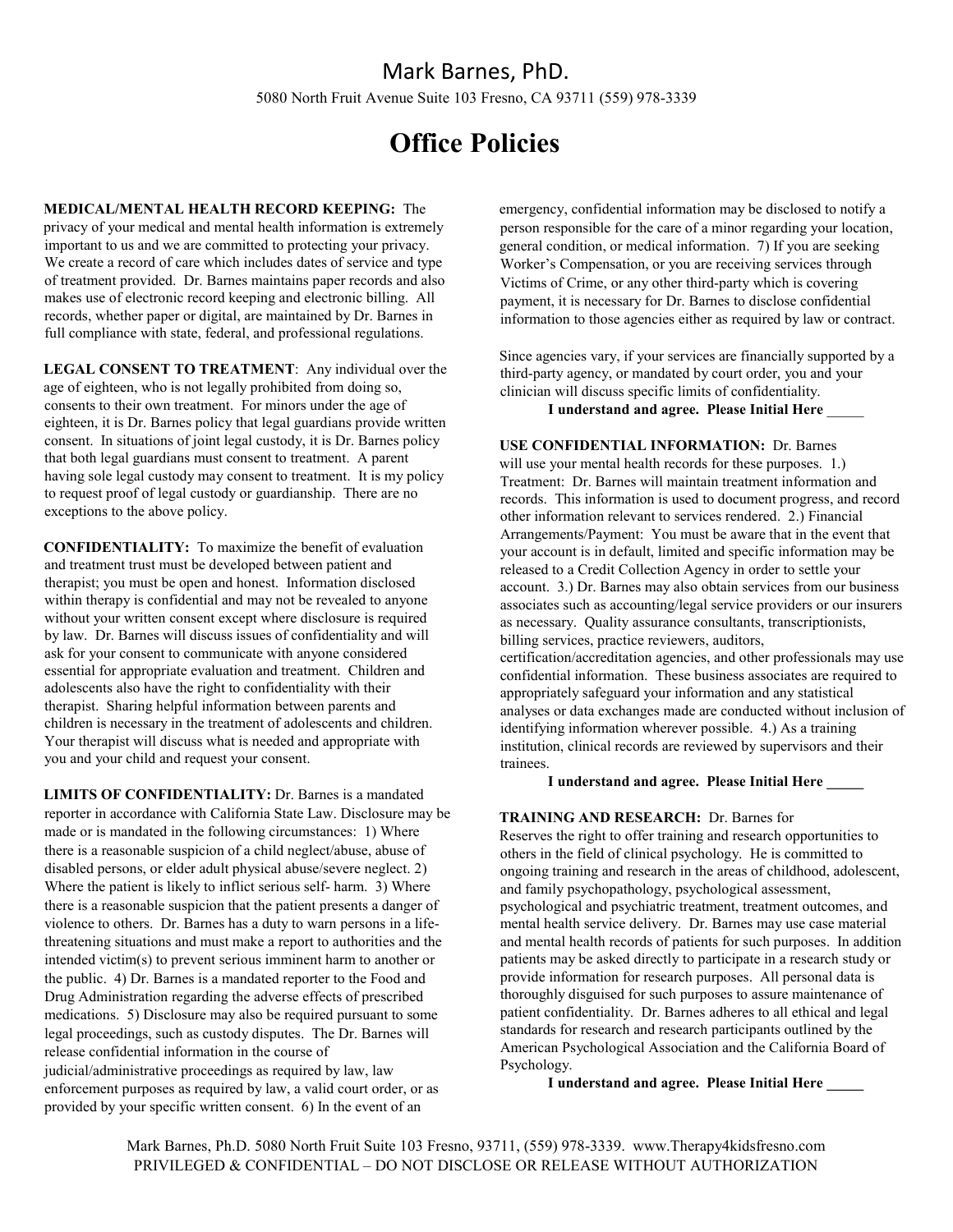5080 North Fruit Avenue Suite 103 Fresno, CA 93711 (559) 978-3339

**PATIENT RIGHTS:** Billing and patient care information is maintained in electronic and hardcopy records. If you wish to exercise any of these rights, please contact Dr. Barnes at 5080 North Fruit Avenue Suite 103, Fresno, CA 93711, phone: (559) 978-3339, during normal business hours. You may also contact billing staff at [Billing@therapy4kidsfresno.com.](mailto:Billing@therapy4kidsfresno.com) Either can assist you in the proper exercising of your rights. The information maintained is available to you in accordance with the following rights.

- 1. If you would like to limit or restrict the use or disclosure of your health information, you have a right to make such a request in writing. The Dr. Barnes may not unconditionally approve the request, but each request is carefully reviewed.
- 2. You will receive a hardcopy of the Dr. Barnes "Notice of Privacy Practices for Protected Health Information." You may also access this information on our website, [www.therapy4kidsfresno.com](http://www.therapy4kidsfresno.com/)
- 3. By written request, you may request a copy of your health and billing records, although we are not required to approve all such requests. For copies, pre-payment of two-dollars (\$2.00) per page, with a thirty-dollar (\$30) minimum fee (in order to cover staff and equipment costs to reproduce your record) is requested. Records are available for in-person pickup within 30-days of receipt of pre-payment (delivery alternatives are available and must be requested in writing). In the event Dr. Barnes determines your access to information may be harmful, additional steps are necessary, and you may wish to discuss this in person with Dr. Barnes to better discuss questions you may have concerning request for records.
- 4. You may request, in writing, that your health record be amended to address incomplete or incorrect information. Not all requests are accepted although you may appeal a denial by providing an appeal request in writing. If your appeal is denied you may file a statement of disagreement and request that this statement be attached to any required future disclosures.
- 5. By written request, you may obtain an accounting of disclosures of confidential information made without your permission or request.
- 6. You may revoke, in writing, any previous authorization to disclose confidential information at any time and the revocation will be effective upon receipt for all future disclosures.

Dr. Barnes reserves the right to refuse services to anyone, including the discontinuation of services as established by legal and professional regulations. Dr. Barnes also reserves all rights to modify or amend these policies. You may file written complaints with Dr. Barnes. You may also file a complaint with the Director, Office of Civil Rights of the U.S. Department of Health and Human Services. Dr. Barnes does not require you to waive your right to file a complaint in order to receive services here.

**EMERGENCY PROCEDURES:** If a need arises to contact Dr. Barnes therapist between sessions, please call him at (559) 978- 3339 and your call will be returned as soon as possible. If you have an emergency, be sure to inform Dr. Barnes of the emergent nature

of your call so that your call will be handed as quickly as possible. Of course, if an emergency is life-threatening, please dial 911 or proceed to the nearest emergency room.

**APPOINTMENTS:** Initial evaluations may take anywhere from thirty minutes to three hours depending on the nature of the assessment. Individual therapy sessions are usually 45 to 50 minutes though longer or shorter sessions may be prearranged with Dr. Barnes. You are expected to arrive to each appointment on-time and Dr. Barnes will not extend sessions to make up for lost time when you are late. Dr. Barnes will make every effort to attend each appointment on-time. There are also situations, where therapy sessions must be delayed, such as in emergency session-extensions. In such situations your Dr. Barnes will attempt to extend your appointment or provide other arrangements to make up for the lost appointment time.

**CANCELLATIONS:** Scheduling an appointment involves reservation of time specifically for you. A **minimum of twentyfour (24) hours notice is required** for rescheduling or cancellation of an appointment. The full session fee (typically \$175.00) will be charged for missed sessions without such notification. Dr. Barnes may waive this fee in the case of emergencies or acute medical illness. Your insurance company or other third party payer will not pay for late cancelled or failure to cancel a session; you will be solely responsible for this expense. This is a busy practice; your cooperation is essential so that we can provide maximum service to all clients. Even if you fail to provide advanced notice, contact Dr. Barnes as soon as possible and explain the mishap. If you fail to communicate about missed sessions for two consecutive sessions or for three-missed sessions within any six (6) month period of time, Dr. Barnes **may** initiate **termination of your services here** and would may refer you to another agency for continued care.

**I understand and agree. Please Initial Here** \_\_\_\_\_

**PAYMENT FOR SERVICES:** Payment is expected at the time of service or if there is a prior agreement with Dr. Barnes. **There may also be fees associated with report preparation, letter writing, and extended telephone consults, that will not be covered by your insurance. Please discuss specific fees or other details with Dr. Barnes prior to having these services performed**. *There will be a \$50.00 service charge for any checks returned by your banking institution*. Discuss fees and payment with Dr. Barnes and please notify him if any problems arise during the course of treatment regarding your ability to make timely payments. A Finance Charge of 1.5% per month (18% per annum) of the unpaid balance may be assessed after 90 days.

#### **I understand and agree. Please Initial Here** \_\_\_\_\_

**ABOUT THIS PRACTICE:** I provide a variety of services including individual, couples, group, psychotherapy, psychoeducation, consultation, school counseling, psychological assessment, forensic assessment, and treatment. Dr. Barnes is actively engaged in ongoing continuing education and follow the highest professional and ethical standards. Psychologists like Dr. Barnes have a doctorate degree in psychology, have completed both

Mark Barnes, Ph.D. 5080 North Fruit Suite 103 Fresno, 93711, (559) 978-3339. www.Therapy4kidsfresno.com PRIVILEGED & CONFIDENTIAL – DO NOT DISCLOSE OR RELEASE WITHOUT AUTHORIZATION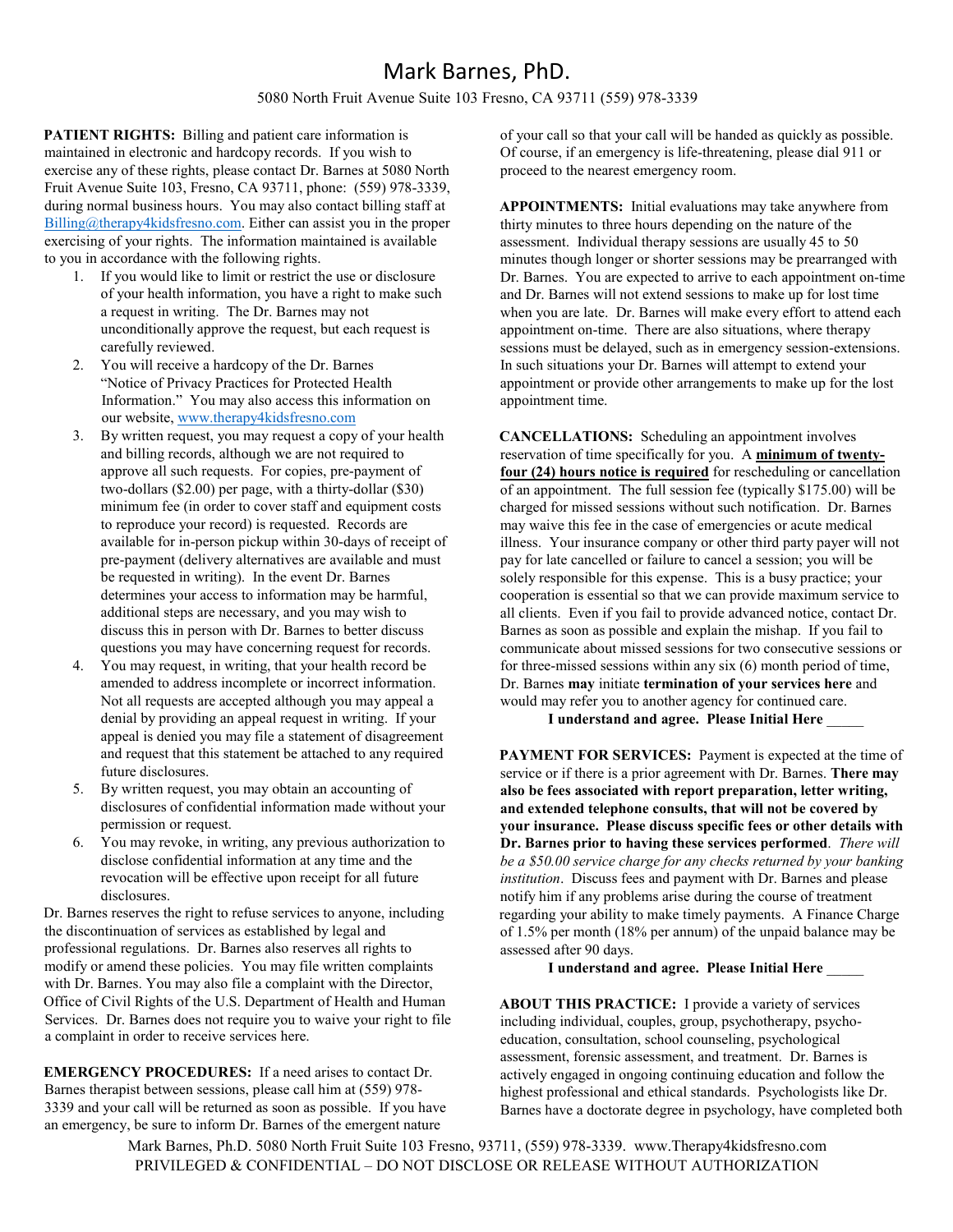#### 5080 North Fruit Avenue Suite 103 Fresno, CA 93711 (559) 978-3339

pre- and post-doctoral internships, and have completed strict state competency standards for licensure. Psychologist may conduct personality or neurocognitive assessments, forensic assessments, provide psychotherapy, or supervise psychological trainees and interns. Psychiatrists have a medical doctorate and have completed medical school with additional training including residency in Psychiatry. At times Dr. Barnes may employ other mental health clinicians such as Licensed Professional Counselors (LPC), Licensed Clinical Social Workers (LCSW), and Licensed Marriage and Family Therapists (LMFT). All have completed a Bachelors and/or Master's Degree in social work or a related field and can provide psychotherapy, and case management/care coordination. Also, Dr. Barnes may employ Psychology Post-Docs or Psychological Assistants who have completed their doctoral degree and are practicing under the supervision of Dr. Barnes. Psychology Interns are in their final year of doctoral training, and Practicum Students are Master's level trainees. They are registered by the Board of Psychology as Psychological Assistants or by the Board of Behavioral Science as trainees, and are supervised by a Licensed Psychologist, Dr. Barnes.

Psychotherapy and counseling have earned a reputation for enhancing the quality of life of others. Although the vast majority benefit from these services, there are no certainties and each person will experience these services differently. All psychotherapy involves a substantial commitment, and as with most endeavors, the amount of effort you put forth into your treatment will impact the outcome greatly. Psychotherapy often involves an unsteady rate of progress and many people experience periods of depression, anger, resentment, guilt, fear, tension, anxiety, and other feelings during treatment. Services are provided without warranty or guarantee, but it is important to notify Dr. Barnes if you feel you or your child are experiencing any negative effects as a result of treatment. You can expect Dr. Barnes to share with you:

- a. his understanding of the problems you have brought to his attention
- b. his approach to those problems
- c. other approaches he may be aware of
- d. what research says about the advantages and disadvantages of various approaches
- e. his assessment of progress or lack thereof and resultant options he may be aware of
- f. his best opinion about what may happen without treatment
- g. a good faith estimate of expected costs for treatment

Dr. Barnes makes every effort to inform patients of all options for treatment. If you feel that your treatment is not progressing in the way that it should, please discuss this with Dr. Barnes. Sometimes treatment advances most rapidly during moments where you and your therapist directly address such obstacles.

*I have read and understand each of the above policies. I agree to follow and abide by them. I understand that I may revoke my consent, by submitting revocation in writing to Dr. Barnes, which will be made effective upon receipt. Your signature below also acknowledges that you have received a copy of these policies and the HIPAA Notice of Privacy Practices.*

\_\_\_\_\_\_\_\_\_\_\_\_\_\_\_\_\_\_\_\_\_\_\_\_\_\_\_\_\_\_\_\_\_\_\_\_\_\_\_\_\_\_\_\_\_\_\_\_\_\_ Signature of Patient or Responsible Party Today's Date

#### **I HEREBY ACKNOWLEDGE REVIEW OR RECEIPT OF THE ABOVE Notice of Office and Privacy Practices, According to HIPAA**

| <b>Patient Signature:</b>              | or                                       |  |
|----------------------------------------|------------------------------------------|--|
| <b>Signature of Legal Guardian:</b>    |                                          |  |
| <b>Printed Name of Legal Guardian:</b> |                                          |  |
| Parent                                 | <b>Other: Specify Legal Relationship</b> |  |
| Date:                                  |                                          |  |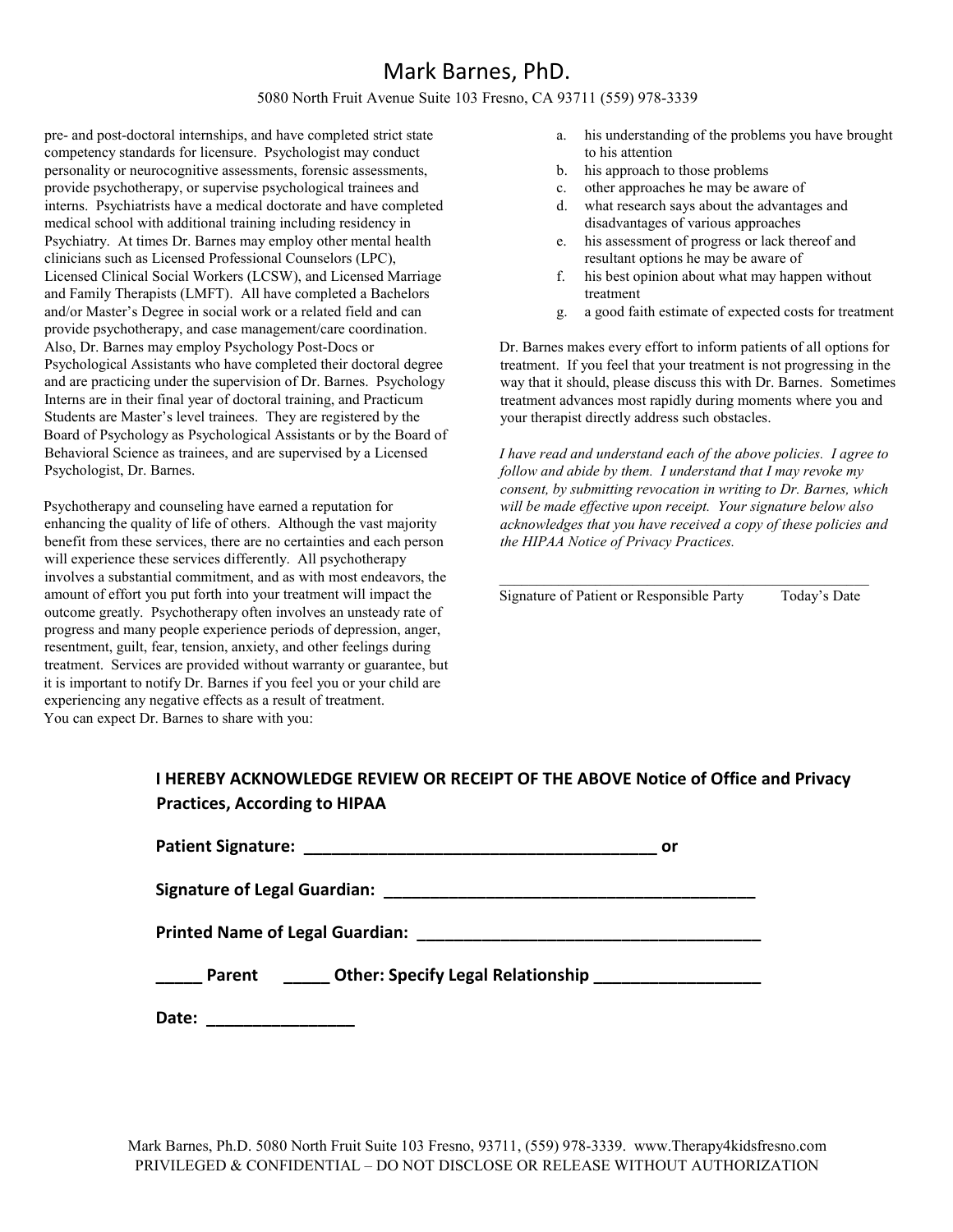5080 North Fruit Avenue Suite 103 Fresno, CA 93711 (559) 978-3339

# Physical Health Questionnaire

| Check if client has or had, any symptoms in the following areas to a significant degree and briefly explain. |                              |                                                                                                            |                   |                                                                                  |                          |
|--------------------------------------------------------------------------------------------------------------|------------------------------|------------------------------------------------------------------------------------------------------------|-------------------|----------------------------------------------------------------------------------|--------------------------|
| $\Box$ Seizures                                                                                              |                              | $\Box$ Chest/Heart                                                                                         |                   | <b>Any Recent Changes In:</b>                                                    |                          |
| □ Head/Neck Injury                                                                                           |                              | $\Box$ Back                                                                                                |                   | $\Box$ Weight                                                                    | $\Box$ Energy Level      |
| □ Ear/Nose/Throat                                                                                            |                              | $\Box$ Intestinal                                                                                          |                   | $\Box$ Ability to Sleep $\Box$ Mood                                              |                          |
| $\Box$ Headaches                                                                                             |                              | $\Box$ Bladder                                                                                             |                   | Other Pain/Discomfort:                                                           |                          |
| $\Box$ Skin                                                                                                  |                              | $\Box$ Bowel                                                                                               |                   |                                                                                  |                          |
| $\Box$ Lungs                                                                                                 |                              | $\Box$ Circulation                                                                                         |                   |                                                                                  |                          |
| Childhood Illnesses: □Measles                                                                                |                              | $\Box$ Rubella<br>$\Box$ Mumps                                                                             | $\Box$ Chickenpox | $\Box$ Rheumatic Fever                                                           | $\Box$ Polio             |
| Immunizations:<br>$\Box$ Tetanus                                                                             |                              | $\Box$ Pneumonia $\Box$ Hepatitis                                                                          | $\Box$ Chickenpox | $\Box$ Influenza                                                                 | $\square$ MMR            |
| List Any Medical Problems or Conditions (Include Diagnosis and Diagnosing Doctor's Name if Known):           |                              |                                                                                                            |                   |                                                                                  |                          |
|                                                                                                              |                              |                                                                                                            |                   |                                                                                  |                          |
| <b>Surgeries/Hospitalizations Year</b>                                                                       |                              | Reason                                                                                                     |                   |                                                                                  |                          |
| Hospital                                                                                                     |                              |                                                                                                            |                   |                                                                                  |                          |
|                                                                                                              |                              |                                                                                                            |                   |                                                                                  |                          |
| <b>Exercise</b>                                                                                              |                              | $\Box$ Sedentary $\Box$ Mild Exercise $\Box$ Occasional Vigorous Exercise $\Box$ Regular Vigorous Exercise |                   |                                                                                  |                          |
| Diet:                                                                                                        |                              | Is client dieting? $\square$ Yes $\square$ No                                                              |                   | If yes, is this a physician prescribed diet? $\square \square Y$ es $\square$ No |                          |
|                                                                                                              | <b>Estimate Salt Intake:</b> | $\Box$ Hi $\Box$ Med $\Box$ Low $\Box$ Estimate Fat Intake:                                                |                   | $\Box$ Hi                                                                        | $\Box$ Med $\Box$ Low    |
|                                                                                                              |                              | Estimate Sugar Intake: $\Box$ Hi $\Box$ Med $\Box$ Low $\Box$ Estimate Caffeine Intake: $\Box$ Hi          |                   |                                                                                  | $\Box$ Med $\Box$ Low    |
| List All Prescribed Drugs and Over-the-Counter Drugs, Such as Vitamins and Inhalers:                         |                              |                                                                                                            |                   |                                                                                  |                          |
| <b>Medication</b>                                                                                            | <b>Dosage</b>                | <b>Reason/Purpose</b>                                                                                      | Age when first    | Age when                                                                         | <b>Prescribed Doctor</b> |
|                                                                                                              |                              |                                                                                                            | Prescribed        | <b>Discontinued</b>                                                              |                          |
|                                                                                                              |                              |                                                                                                            |                   |                                                                                  |                          |
|                                                                                                              |                              |                                                                                                            |                   |                                                                                  |                          |
|                                                                                                              |                              |                                                                                                            |                   |                                                                                  |                          |
|                                                                                                              |                              |                                                                                                            |                   |                                                                                  |                          |
|                                                                                                              |                              |                                                                                                            |                   |                                                                                  |                          |
|                                                                                                              |                              |                                                                                                            |                   |                                                                                  |                          |
| Allergies to Medications (provide the name of drug and the reaction that occurred):                          |                              |                                                                                                            |                   |                                                                                  |                          |
|                                                                                                              |                              |                                                                                                            |                   |                                                                                  |                          |

Please describe any family history of medical conditions:

Please describe any family history of mental illness, including drug/alcohol abuse and domestic violence: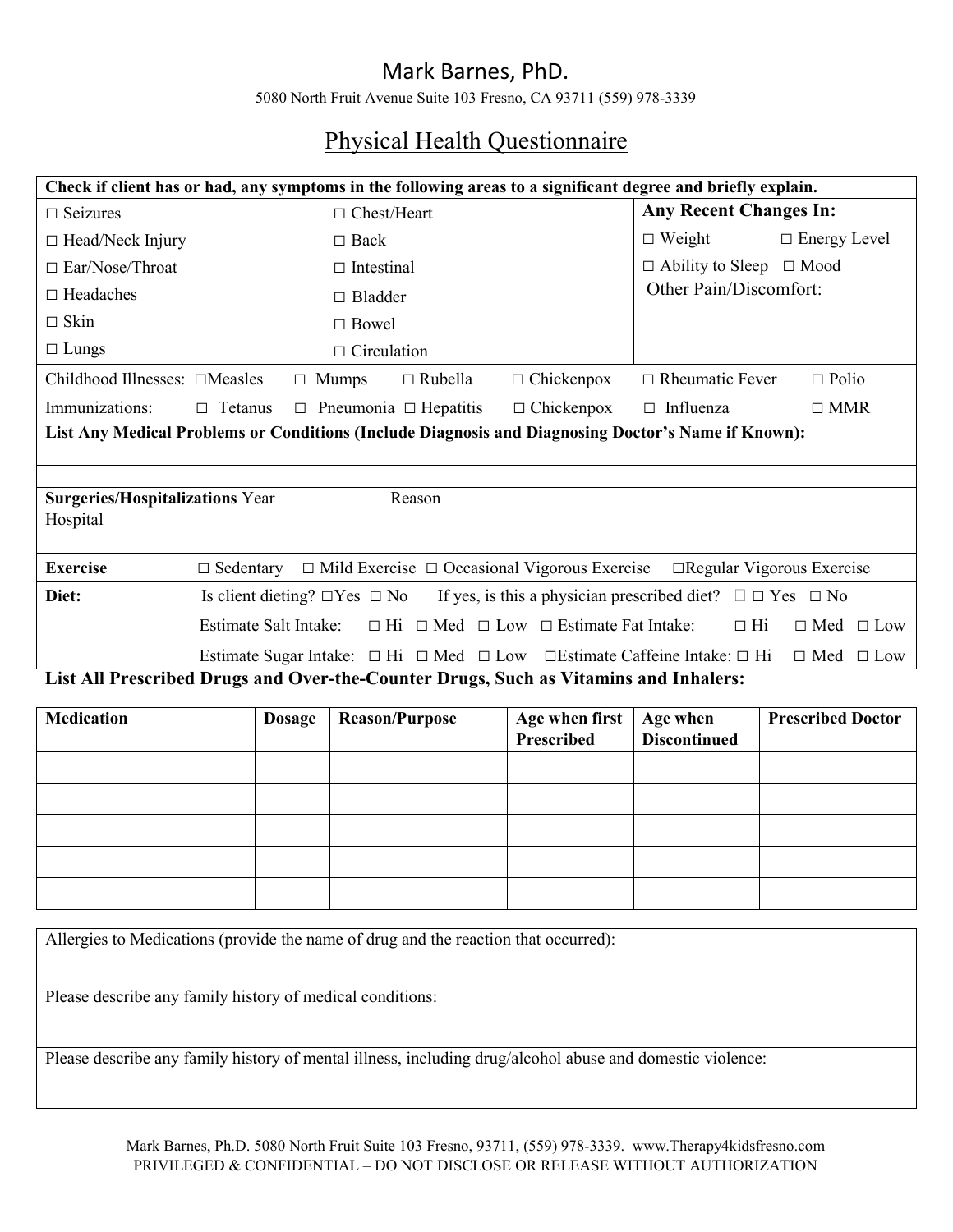5080 North Fruit Avenue Suite 103 Fresno, CA 93711 (559) 978-3339

Briefly describe what services you are seeking and your expectations for treatment.

#### Please Circle All That Describe the Client:

| Very unhappy        | Irritable     | Temper outbursts | Withdrawn | Sleeping problems | Hallucinates      | Day-wetting  | Overeating  |
|---------------------|---------------|------------------|-----------|-------------------|-------------------|--------------|-------------|
| Fearful             | Clumsy        | Overactive       | Slow      | Short attention   | <b>Nightmares</b> | Daydreaming  | Worrisome   |
| <b>Distractible</b> | <b>Phobic</b> | Lacks initiative | Impulsive | Undependable      | Stomachaches      | Suicide talk | Pessimistic |
| Peer conflict       | Stubborn      | Disobedient      | Infantile | Mean to others    | School anxiety    | Sickly       | Agitated    |
| Destructive         | Rocking       | Trouble with law | Shy       | Running away      | Poor hygiene      | Soiling      | Forgetful   |
| Fire setting        | Stealing      | Sexual trouble   | Lying     | Self-mutilation   | Anorexic          | Bedwetting   | Abusive     |
| Head-banging        | Truancy       | Strange behavior | Drug use  | Strange thoughts  | Hyperactive       | Alcohol use  | Cruel       |

| $\Box$ Yes | Plays with matches, set fires, use firecrackers, bombs, or explosives?                           |
|------------|--------------------------------------------------------------------------------------------------|
| $\Box$ Yes | Ever made a serious threat or attempt to cause serious injury/harm/killing of self?              |
| $\Box$ Yes | Or, made a serious threat or attempt to cause serious injury/harm/killing another                |
| $\Box$ Yes | Threaten attempt, or engaged in serious destruction of property, including fire setting.         |
| $\Box$ Yes | Preoccupied with death, dying or morbid thoughts? Draws vivid morbid or angry pictures?          |
| $\Box$ Yes | Inappropriate sexual conversations, behaviors, or sexual activity?                               |
| $\Box$ Yes | Complaint/reports of inappropriate sexual activity with another?                                 |
| $\Box$ Yes | Any access to guns, rifles, weapons in home or friend/relatives home (whether locked up or not)? |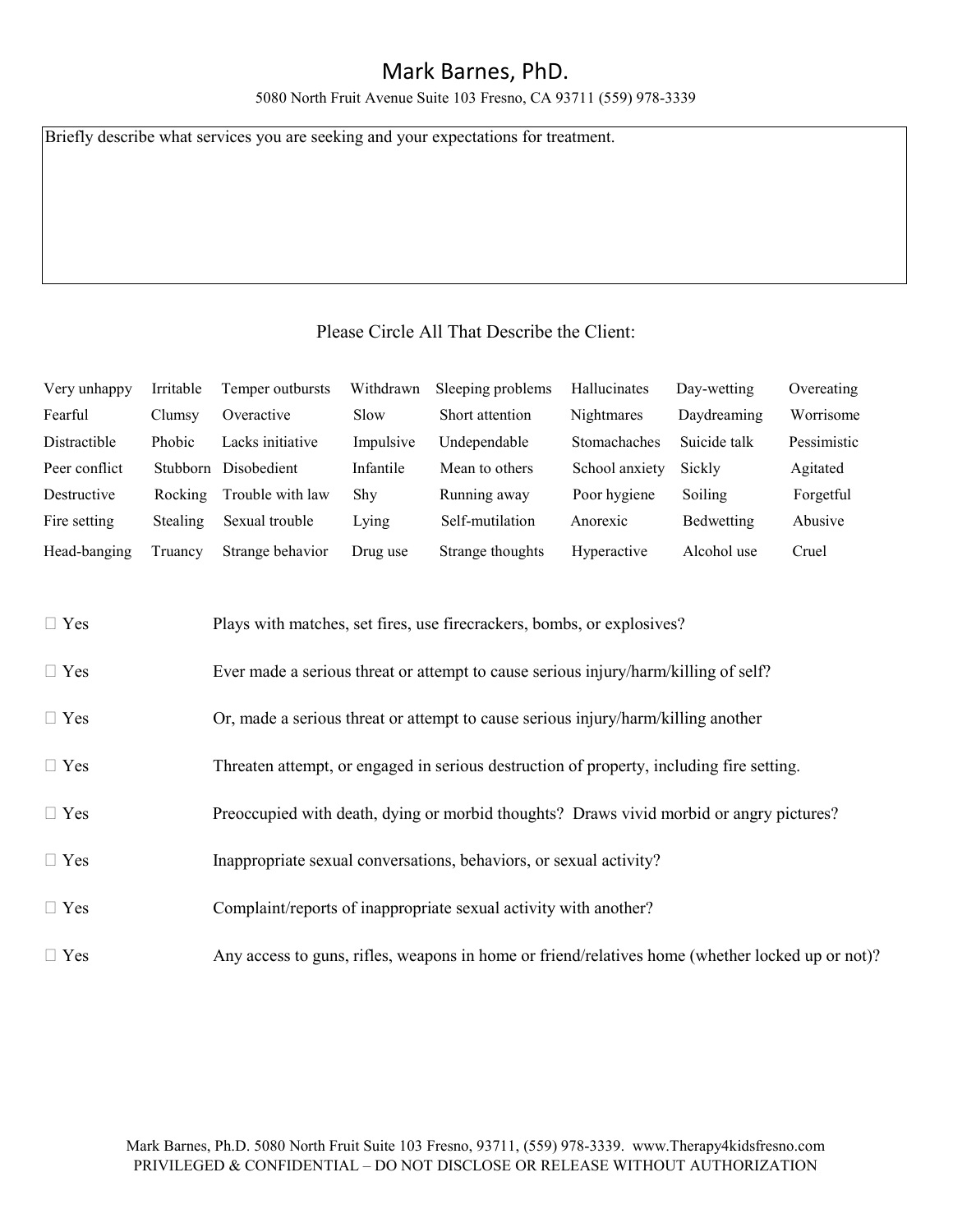5080 North Fruit Avenue Suite 103 Fresno, CA 93711 (559) 978-3339

Please check yes if any of these symptoms are apparent to you. You can offer elaboration of details upon interview.

- $\Box$  Yes Recent changes in vision, balance, hearing, or coordination?
- $\Box \Box$  Yes Require hearing aid, have tubes in ears or frequent ear infections or hearing loss?
- $\Box \Box$  Yes Wears glasses, contact lenses, hearing aid or a prosthesis?
- $\Box \Box$  Yes Needs/uses leg braces, crutches, prescription shoes, etc?
- $\square \square$  Yes Excessive shakiness, arm or leg tremors?
- $\Box$  Yes Difficulty sleeping, falling asleep, or difficulty waking up in morning?
- $\Box$  Yes Frequent or disturbing nightmares? Night sweats/terror?
- $\Box$  Yes Difficulty eating, excessive eating, or forced vomiting?
- $\square \sqcap \text{Yes}$  Appear to be depressed?
- $\square \square$  Yes Unusually lethargic, tired, bored, or apathetic? Cries frequently?
- $\Box$  Yes Panics when stressed?
- $\Box$  Yes Ever attempted or threatened to attempt suicide?
- $\Box$  Yes Ever seriously thought about hurting themselves?
- $\square \square$  Yes Been to a counselor or therapist?
- $\Box \Box$  Yes Any history of a seizure or epileptic attack?
- $\square \square$  Yes Ever been in a car during a serious car accident?
- $\square \square$  Yes Any history of head injury or black-outs?
- $\Box$  Yes Recent dizziness spells?
- $\Box$  Yes Recent surgery or hospitalizations?
- $\Box \Box$  Yes Loss of simple movement of various body parts (Paralysis).
- $\Box \Box$  Yes Increased difficulty in concentration or attention
- $\Box$  Yes Increased moodiness or irritability
- $\Box \Box$  Yes Negative changes in personality or social behaviors
- $\Box$  Yes Increased difficulty in distinguishing left from right.
- $\Box \Box$  Yes Increased difficulty with doing mathematics
- $\square \square$  Yes Increased difficulties with eye and hand coordination
- $\square \square$  Yes Hallucinations: visual, auditory, or olfactory (smell)
- □□ Yes Decreased school performance?
- $\square \square$  Yes Suspicion of the misuse of over the counter/prescription medications?
- $\Box$  Yes Has numerous rituals or specific routines and becomes very agitated when altered?
- $\Box \Box$  Yes Refuses to sleep in own room or alone in own bed
- $\square \square$  Yes Has begun to wet the bed again yet stopped previously?
- $\Box$  Yes Suspicions of drug and alcohol abuse?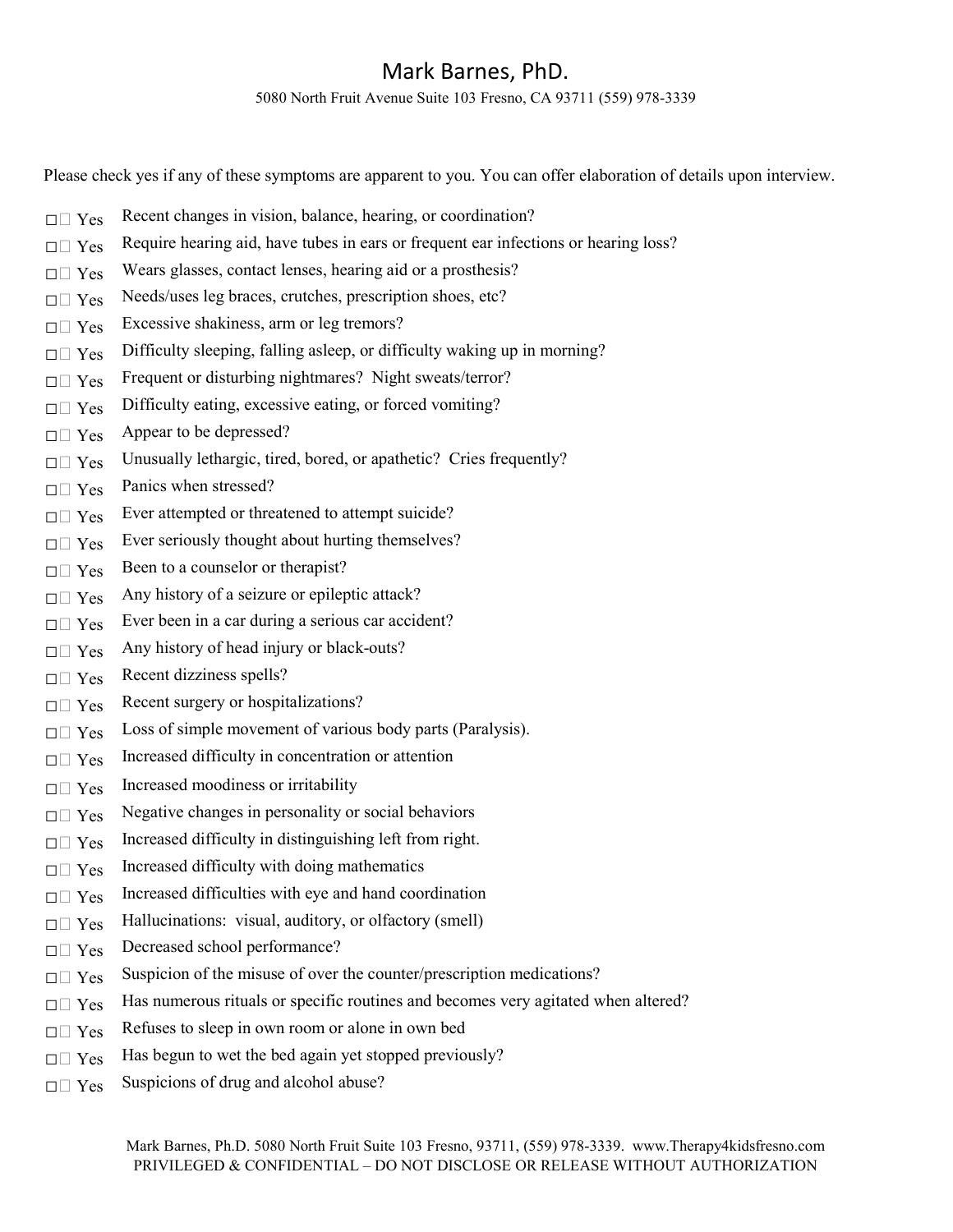5080 North Fruit Avenue Suite 103 Fresno, CA 93711 (559) 978-3339

### Prenatal & Early Developmental History

| The client is the mother's $\Box$ 1 <sup>st</sup> born $\Box$ 2 <sup>nd</sup> born $\Box$ 3 <sup>rd</sup> $\Box$ 4 <sup>th</sup> $\Box$ 5 <sup>th</sup> $\Box$ 6 <sup>th</sup> $\Box$ 0ther: th                                                                                              |     |                          |                                   |  |
|----------------------------------------------------------------------------------------------------------------------------------------------------------------------------------------------------------------------------------------------------------------------------------------------|-----|--------------------------|-----------------------------------|--|
| 1.) Does mother have history of previous: $\Box$ Miscarriage $\Box$ Abortion $\Box$ Stillbirth                                                                                                                                                                                               |     |                          |                                   |  |
| 2.) During the pregnancy, were there any complications, unusual symptoms, high emotional stress, or physical                                                                                                                                                                                 |     |                          |                                   |  |
| Approximate month problems began:                                                                                                                                                                                                                                                            |     |                          | Any hospitalizations during term? |  |
| 3.) Any use of $\square$ Tobacco $\square$ Coffee/Soda/Caffeine $\square$ Alcohol $\square$ Opiates $\square$ Stimulants<br>Exposure to: □ Marijuana □ Methamphetamine/Stimulants □ Crack/Cocaine □ Other: ________<br>Also, please list any prescription medications used during pregnancy: |     |                          |                                   |  |
| 4.) Was the pregnancy full-term (40 weeks)? $\square \square Y$ es $\square \square N$ o, born premature during ______ week,<br>due to:                                                                                                                                                      |     |                          |                                   |  |
| 5.) During delivery were there any complications, unusual symptoms, or problems that occurred?                                                                                                                                                                                               |     |                          |                                   |  |
| 6.) Delivery was: $\Box$ C-Section $\Box$ Vaginal $\Box$ Head First $\Box$ Feet First $\Box$ Breech $\Box$ Forceps $\Box$ Vacuum<br>Birth weight: Pounds Cunces Birth length: Inches                                                                                                         |     | Developmental Milestones |                                   |  |
|                                                                                                                                                                                                                                                                                              |     |                          |                                   |  |
| Hold Head Up                                                                                                                                                                                                                                                                                 | Age | Stood Independently      | Age                               |  |
| Rolled over                                                                                                                                                                                                                                                                                  |     | Walked Independently     |                                   |  |
| Sat up                                                                                                                                                                                                                                                                                       |     | First word               |                                   |  |
| Crawled                                                                                                                                                                                                                                                                                      |     | Combined words           |                                   |  |
|                                                                                                                                                                                                                                                                                              |     | Toilet trained           |                                   |  |

#### **Any additional information of significance regarding early development.**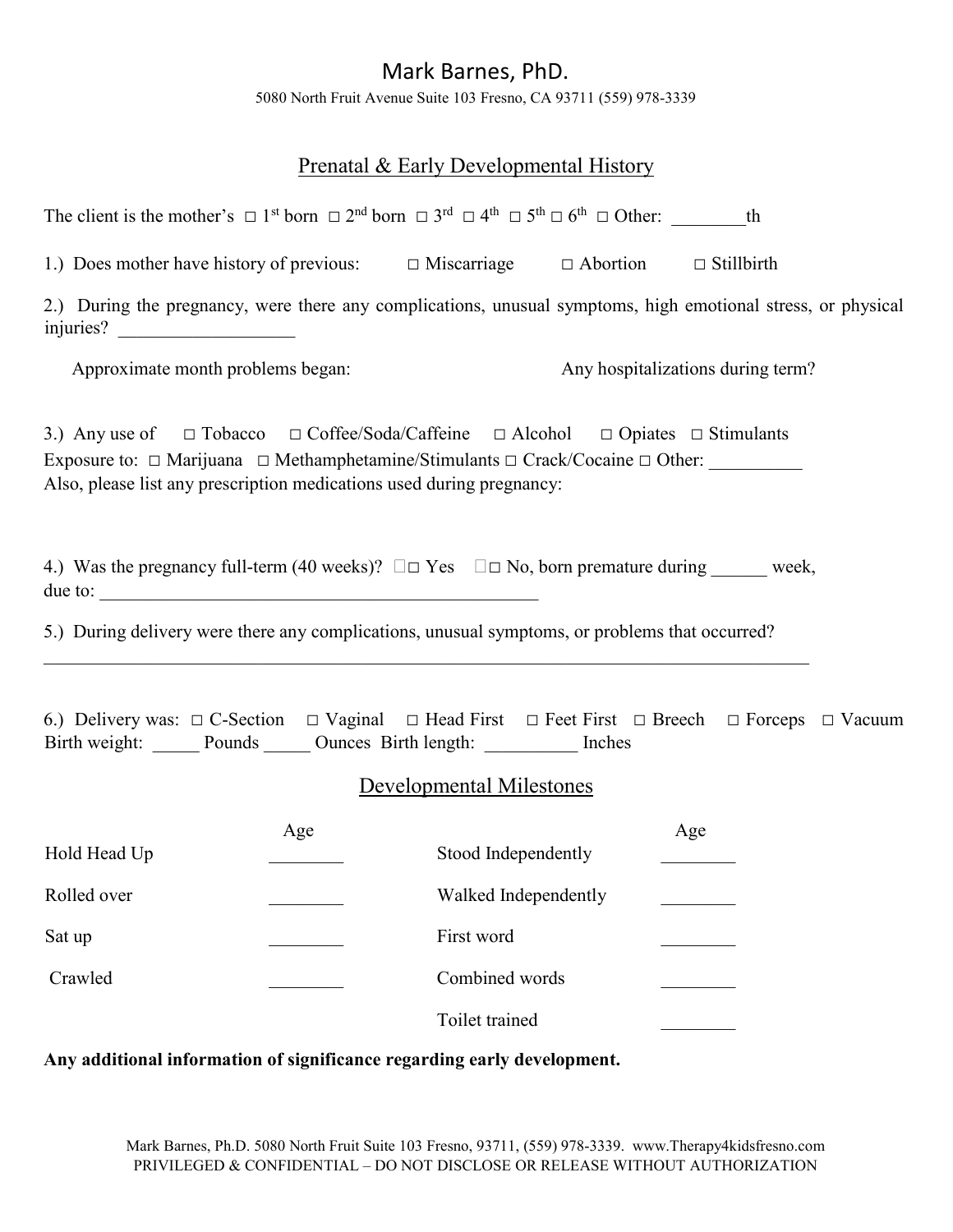5080 North Fruit Avenue Suite 103 Fresno, CA 93711 (559) 978-3339

| Legal Issues: (list the attorneys and who they<br>represent)                     | Address:  | Dates Seen: |
|----------------------------------------------------------------------------------|-----------|-------------|
| Current or Assigned Psychotherapist:                                             | Address:  | Dates Seen: |
| Previous Psychotherapists:                                                       | Address:  | Dates Seen: |
| Speech Therapist:                                                                | Address:  | Dates Seen: |
| Occupational Therapist:                                                          | Address:  | Dates Seen: |
| Previous Psychiatrists:                                                          | Address:  | Dates Seen: |
| Primary Care Physician:                                                          | Address:  | Dates Seen: |
| Previous Psychological Testing/Educational Testing:                              | Address:  | Dates Seen: |
| Previous Mental Health Agencies Involved:                                        | Facility: | Therapist   |
| Previous Residential Mental Health or Hospital<br><b>Mental Health Services:</b> | Facility: | Therapist   |

If there is anything else that you would like to comment upon, please make a notation below and continue on the back of this paper.